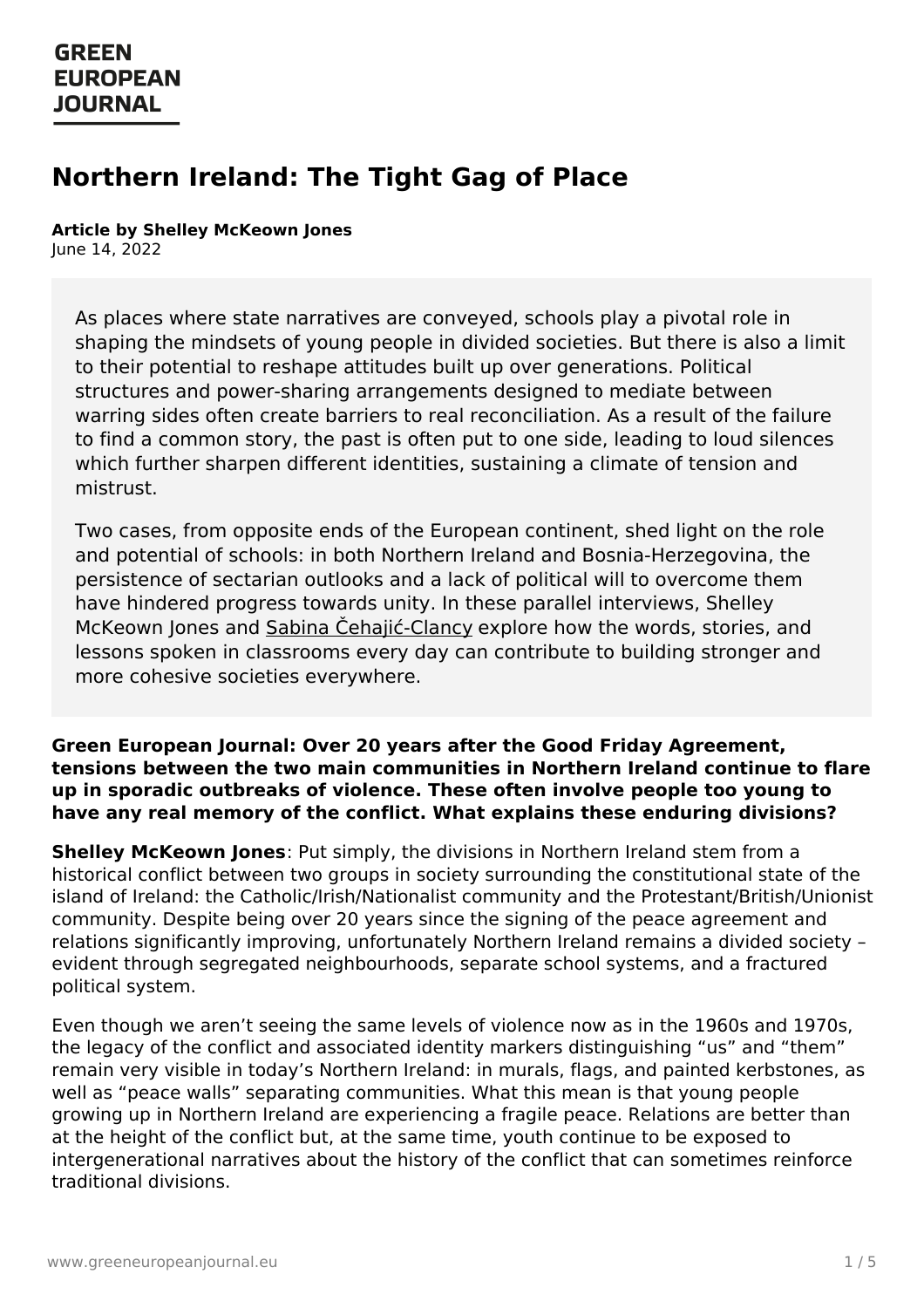Young people growing up in Northern Ireland are experiencing a fragile peace.

#### **How is the Northern Irish educational system affected by the persistent spatial and institutional segregation? Have there been attempts to bridge the divides between communities?**

In Northern Ireland, there is a complicated and almost parallel, separate schooling system running, with most young people attending either a Catholic or a Protestant school. There are five school management types: primarily Protestant-background schools (called controlled schools), primarily Catholic-background schools (called maintained schools), voluntary grammar schools, planned integrated schools, and other maintained schools. People usually send their children to schools that are aligned with their own community – out of habit or tradition. Historically, there's been a narrative that if you're of a particular ethno-religious affiliation then you need to learn about what that means. And so the segregation continues over the generations.

More and more people, however, are interested in sending their children to integrated schools. Integrated education came about in Northern Ireland in the 1970s. There was a bottom-up group called All Children Together that campaigned to educate young people from Catholic and Protestant backgrounds together. The very first integrated secondary school was Lagan [College](https://www.belfastlive.co.uk/news/northern-ireland/lagan-college-40-first-students-21530072), founded in 1981. The aspiration at the time was that this should be the future of our education system. Fast- forwarding to today, however, only around 5-7 per cent of young people attend integrated schools; the majority still attend religiously separate schools. Despite its potential to make a difference, integrated education has been held back by a lack of funding support. It has encountered opposition, often because people are worried about funding being taken away from the controlled and maintained schools. Things, however, are about to change thanks to the 2022 [Integrated](https://www.bbc.com/news/uk-northern-ireland-60682540) Education Act (Northern Ireland), which commits additional funding for integrated education.

#### **With the aspiration for everyone to be educated together still unrealised, what are the alternatives?**

This is where it's useful to look at what happens in cross-community, non-formal educational programmes and to think about how children attending separate schools can be brought together. In the past, sports programmes and other activities brought young Catholic and Protestant people together. More recently, a lot of money has been put into Shared [Education](https://www.sharededucation.org.uk/), which tries to find ways of bringing Catholic and Protestant schools together so that young people can interact and learn together without the institutions being formally integrated. There is a broader question here about the role of education in promoting peace. For some people, education is a place where you take your academic [subjects](https://www.greeneuropeanjournal.eu) – English, maths, science – so you can go out into the world and get a job. For others, education is more than that. It's where you prepare yourself for the world, as a member of society and not just as an individual. The question is to what extent schools can and should do this, and how.

Some people believe education can fix everything. But the reality is that at the end of the school day, young people go home to often segregated communities. To have a real effect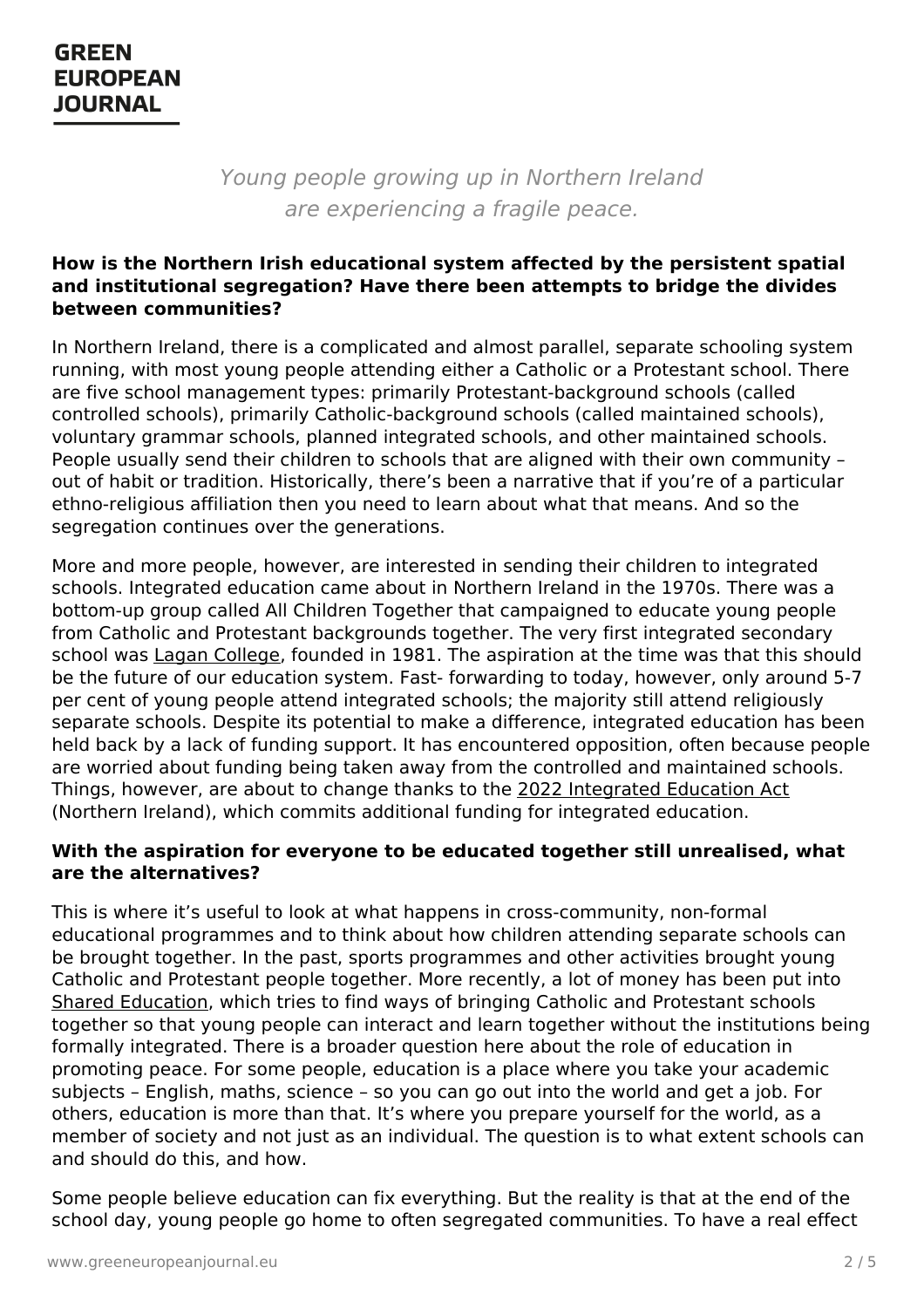on society, the things they learn about need to ripple out beyond the school gates. And so, the question for me is: how do we transform society through peace education?

#### **Should a greater focus be placed on peace education in school curricula rather than on attempts to bring together young people from the different communities?**

I think you need both. My view is that contact is key because once you get people in a room together, they can start to learn about each other and challenge stereotypes. The problem is that even when you've got people together, they don't necessarily interact in a meaningful way, or it might even be negative. So you need to go beyond the simple act of bringing people together – whether that's in an integrated school, Shared Education, or other non-formal education programmes – and let them get to know each other first. Once they get to know each other on a personal level, over a period of time, those difficult issues around group identities and difference can start to be addressed. Until that happens, they're never going to really understand each other's perspective because they won't have that depth of knowledge about the other person or the other "side".

But it's complicated – facilitating meaningful interactions in conflict or post-conflict settings requires a number of things. One challenge is finding space for this in the curriculum, when schools are already highly pressured in terms of grades and outcomes. Where does peace or the integrated relations agenda fit in alongside the more "academic" subjects? For me, peace education needs to be part of the ethos of the school and embedded in what the teachers are modelling across all subjects. There are ways to do that, for instance, by using examples in maths, English, or science classes that feature intergroup relations or get people thinking about difference in some way. I strongly believe that young people need to be prepared to cope with diversity when they go out into society, and while that isn't easy to do in mono-cultural environments where there is potentially no contact, it is possible through the school curriculum and I think it is our duty to ensure this happens. So, these two aspects need to go hand in hand: contact and thinking about it from a whole-school ethos perspective.

#### **What structural changes are needed for this type of education to foster less essentialist ways of thinking?**

One of the most crucial aspects in my view is supporting teachers. Many might not be prepared for difficult conversations about community relations and violence in their classes. Conflict resolution and peace education should be a compulsory part of their training; how to build supportive environments in schools in relation to religious and ethnic difference. They need to be comfortable with this side of teaching, otherwise they might be reluctant to approach these conversations.

The second aspect to consider is how we implement peace education in schools. My view is that peace [education,](https://www.greeneuropeanjournal.eu) or some kind of community relations focus, should be embedded across the curriculum rather than being a separate subject of study. It ought to be an orientation or ethos for the school as a whole, something that is present within every aspect of its work: the school's mission, the teachers it recruits, the activities and trips it offers, the materials teachers use and the stories they tell. Where do the children go, what are they exposed to, and what are they encouraged to think about? Such an approach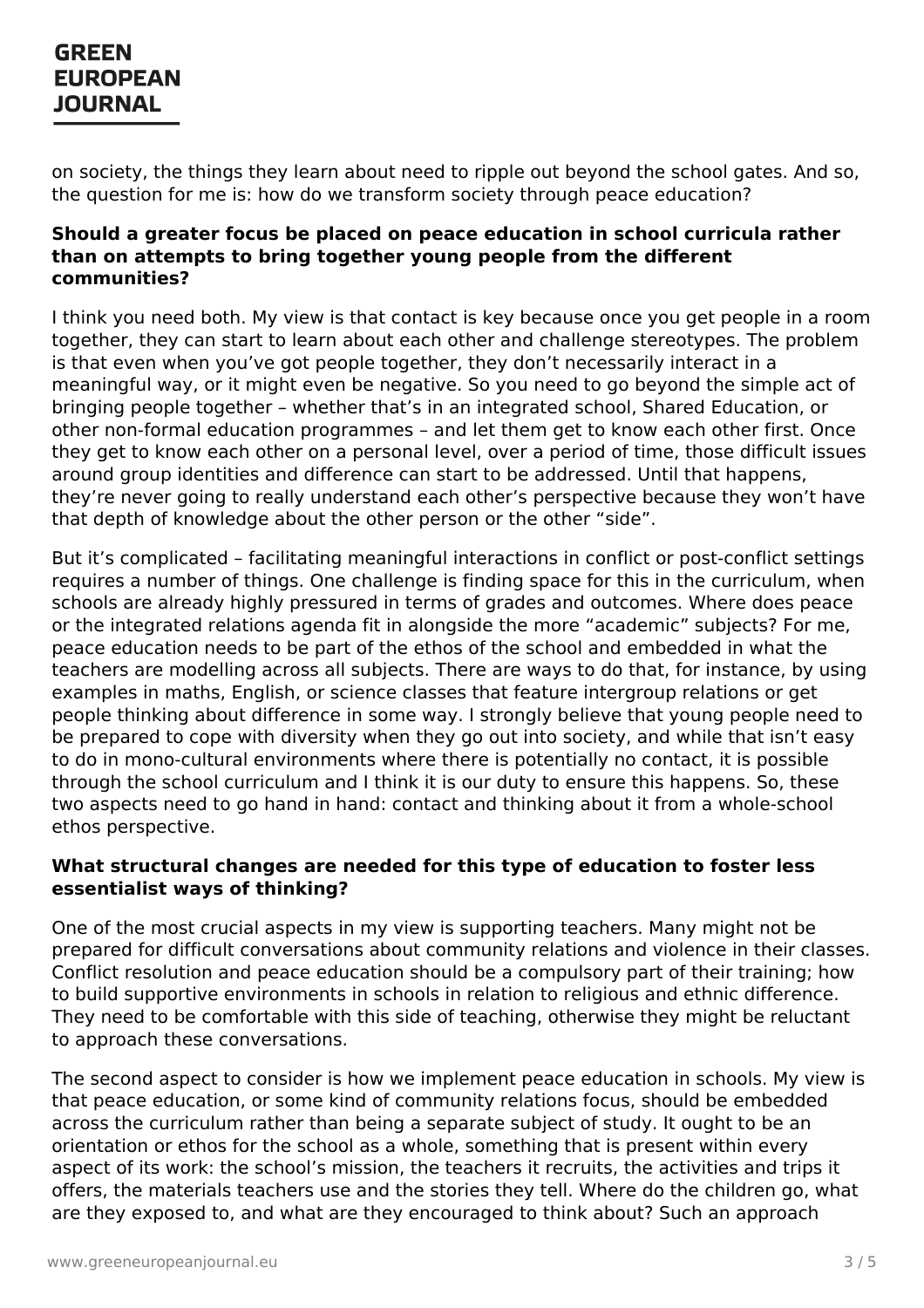requires investment on multiple levels: investment in a system of education where not only students but also teachers are supported in engaging in this process.

### **Should history be taught differently in order to give young people and children alternative narratives about Northern Ireland's recent history?**

The question here is, whose history are we telling? How can we tell a common story when there are multiple, often opposing, communities? It's difficult when there is no objective history; you risk a watered-down version to avoid disagreements. This is often the reason for avoiding talking about these historical conflicts entirely. I didn't learn about any of Northern Ireland's history when I was at school. There is a Seamus Heaney quote that epitomises Northern Ireland: "Whatever you say, say nothing." Whatever do you, do not talk about the conflict, because that would be uncomfortable.

> Peace education should be an orientation, part of the ethos of the school as a whole.

For real peace [education](https://www.greeneuropeanjournal.eu/why-peace-education-deserves-a-place-in-europes-education-systems/), you need to talk about the conflict, otherwise you'll never address the issues behind it. Why did it happen, and what does it mean? But we also need to think about the best way into those discussions. It takes time. One way might be, for example, teaching about another, similar context elsewhere and then drawing parallels closer to home.

#### **Identity, particularly among young people, can often be social and dynamic. Is this the case in Northern Ireland, and if so how can it help inform the way that educational spaces attempt to overcome divisions?**

Identity is very much context dependent for everyone, including young people. We all emphasise certain parts of our identity depending on the situation we're in. Religion might not be salient at school but very important at home or in the community, for example. For young people in Northern Ireland, the reality is that they're growing up in a place where there is a legacy of conflict, where competing identities are everywhere around them.

My experience is that lots of people in Northern Ireland either self-categorise or are categorised along traditional lines. Of course, this can be important to monitor for equal opportunities for jobs, for example, but it makes it almost inescapable, and at times it can feel like everything is divided, politically and geographically. Speaking to young people in classrooms, the traditional Catholic-Protestant divide seems less salient. What is interesting is that there are more and more young people – at least, the ones I speak to when I go into classrooms – who are saying "other" or "neither" when you ask them about their identity. Historically, people would typically say they're Catholic or Protestant, even if they're not [religious,](https://www.greeneuropeanjournal.eu) because they've been brought up in a certain ethno-religious background. Research often ignores those who don't identify with either community, but we need to understand why the traditional identities no longer seem relevant, and whether they have given way to new identities.

Often young people are seen as victims or troublemakers rather than peacemakers, but, in my experience, they are very thoughtful and articulate. In my research, I've seen that they